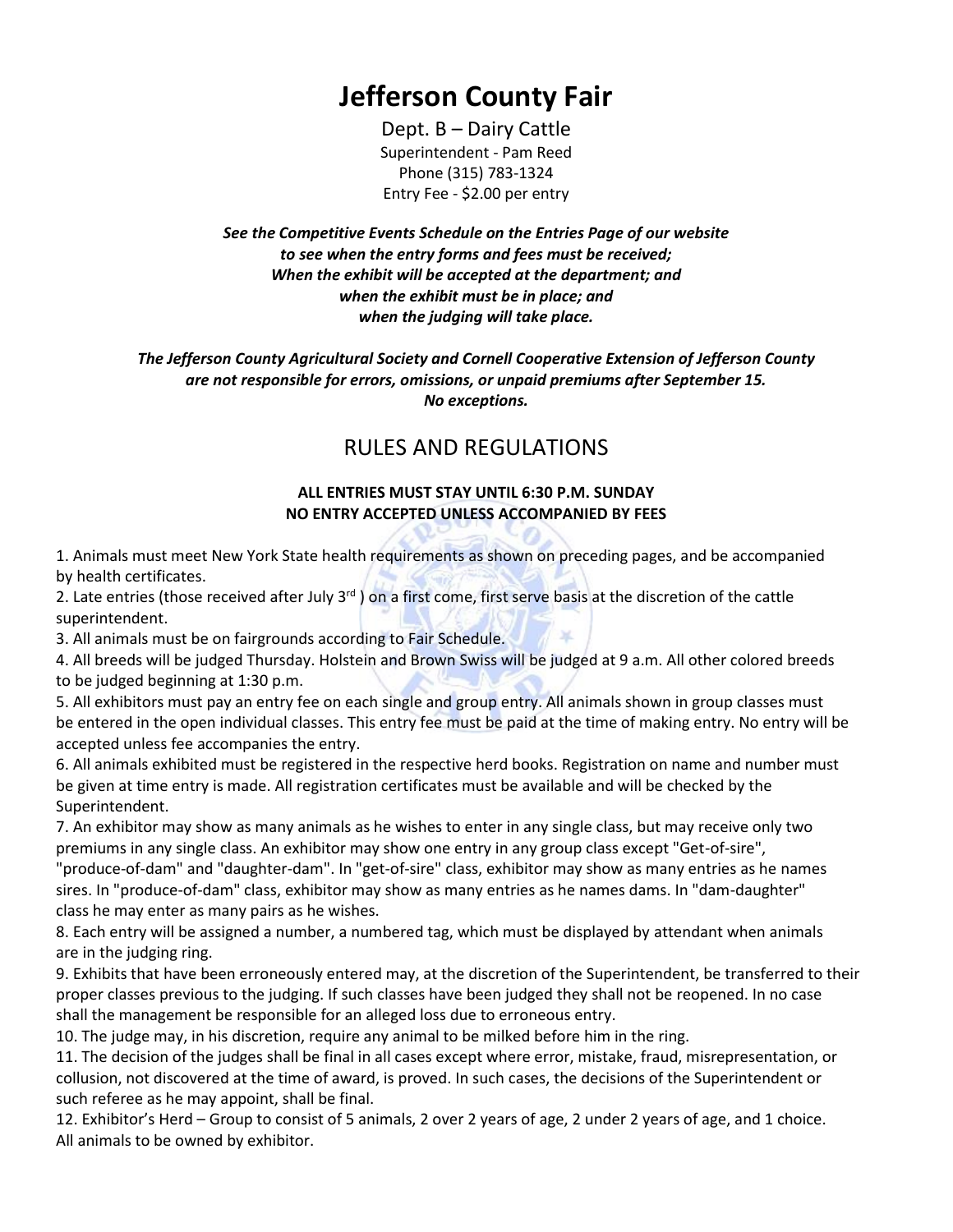13. Junior "Get-of-sire" to consist of 3 animals under 2 years of age (limit of 1 bull of exhibitor).

14. "Produce-of-dam" in the dairy breeds shall consist of 2 animals of either sex, any age, both to be progeny of cow. Dam must be named but need not be owned by exhibitor. Produce need not be owned by exhibitor.

15. Best 3 females must be bred and owned by exhibitor or members of his family. 16. Junior 3 females - 3 animals from classes 3-9 all bred and owned by exhibitor.

17. Dry cows may be entered in only one class.

18. The daughter-dam class shall consist of 2 animals, both owned by exhibitor.

19. Each exhibitor shall have the name of animal along with sire, dam and date of birth posted above respective stalls. At the discretion of the judges, awards will be given only to animals that are worthy of the award.

20. Upon request of Superintendent, exhibitor must furnish animals for the Boys' and Girls' judging contest.

21. The Society and Management assume no responsibility in case of loss or damage to stock or other exhibits from any cause and reserves the right to cause any examination or test deemed necessary to determine the existence of any suspected disease or condition in any animal exhibited.

22. The Superintendent is authorized and empowered to cause the removal from the building and grounds of any and all animals failing to meet the health conditions herein specified.

23. All health papers must accompany animals onto the grounds. This will be enforced.

24. Entries close June  $25<sup>th</sup>$ . Tent space will only be provided as space allows. Late entries will be handled on a first come basis.

25. To assist 4-H's in entering proper classes in the open show, Some classes have been designated as 4-H or open only.

26. The Open and 4H Milking Shorthorn show will allow Shorthorn's with the GE and G12 prefix to show. They must meet color with no black or brindle.

#### *Dairy cattle exhibitors using the milking parlor will be paid by the Jefferson County Agricultural Society*

|                                                                                                                       | <b>DAIRY CATTLE</b>                                                                                                                                                                               |                 |                      |                 |                 |                 |                 |  |  |
|-----------------------------------------------------------------------------------------------------------------------|---------------------------------------------------------------------------------------------------------------------------------------------------------------------------------------------------|-----------------|----------------------|-----------------|-----------------|-----------------|-----------------|--|--|
| <b>SECTION 1: Holstein</b><br><b>SECTION 2: Jersey</b><br><b>SECTION 3: Guernsey</b><br><b>SECTION 4: Brown Swiss</b> | <b>SECTION 5: Ayrshire</b><br><b>SECTION 6: Milking Shorthorn</b><br><b>SECTION 6A: Lineback</b><br>SECTION 7: Non Registered Dairy Calves-Classes 3-9B<br>SECTION 7A: All Other Registered Dairy |                 | <b>Cattle Breeds</b> |                 |                 |                 |                 |  |  |
| The following premiums apply to Section 1, 2, 3, 4, 5 and 6.                                                          |                                                                                                                                                                                                   |                 |                      |                 |                 |                 |                 |  |  |
| <b>CLASS</b>                                                                                                          |                                                                                                                                                                                                   | 1 <sup>st</sup> | 2 <sub>nd</sub>      | 3 <sup>rd</sup> | 4 <sup>th</sup> | 5 <sup>th</sup> | 6 <sup>th</sup> |  |  |
| 1. Bull Calf - born Sept. 1, 2021- May 31, 2022 (open only)                                                           |                                                                                                                                                                                                   | \$24            | \$19                 | \$14            |                 |                 |                 |  |  |
| 2. Yrlg. Bull - born Sept. 1, 2020 - Aug. 31, 2021 (open only)                                                        |                                                                                                                                                                                                   | \$24            | \$19                 | \$14            |                 |                 |                 |  |  |
| 3. Jr. Heifer Calf - born March 1, 2022 - May 31, 2022                                                                |                                                                                                                                                                                                   | \$24            | \$21                 | \$19            | \$18            | \$14            |                 |  |  |
| 4. Int. Heifer Calf - born Dec. 1, 2021 - Feb. 29, 2022                                                               |                                                                                                                                                                                                   | \$24            | \$21                 | \$19            | \$18            | \$14            |                 |  |  |
| 5. Sr. Heifer Calf - born Sept. 1, 2021- Nov. 30, 2021                                                                |                                                                                                                                                                                                   | \$24            | \$21                 | \$19            | \$18            | \$14            |                 |  |  |
| 6. Summer Yrlg. Heifer - born June 2021 - Aug. 30, 2021                                                               |                                                                                                                                                                                                   | \$24            | \$21                 | \$19            | \$18            | \$14            |                 |  |  |
| 7. Jr. Yrlg. Heifer - born March 1, 2021 - May 31, 2021                                                               |                                                                                                                                                                                                   | \$28            | \$24                 | \$23            | \$22            | \$18            |                 |  |  |
| 8. Int. Sr. Yrlg. Heifer - born Dec. 1, 2020- Feb. 28, 2021                                                           |                                                                                                                                                                                                   | \$28            | \$24                 | \$23            | \$22            | \$18            |                 |  |  |
| 9. Sr. Yrlg. Heifer - born Sept. 1, 2020 - Nov. 30, 2020                                                              |                                                                                                                                                                                                   | \$28            | \$24                 | \$23            | \$22            | \$18            |                 |  |  |
| 9A. JUNIOR CHAMPION FEMALE                                                                                            |                                                                                                                                                                                                   | <b>TBA</b>      |                      |                 |                 |                 |                 |  |  |
| 9B. RESERVE JUNIOR CHAMPION FEMALE                                                                                    |                                                                                                                                                                                                   | <b>ROSETTE</b>  |                      |                 |                 |                 |                 |  |  |
| 9C. Best bred & owned Jr animal (4-H only)                                                                            |                                                                                                                                                                                                   | <b>ROSETTE</b>  |                      |                 |                 |                 |                 |  |  |
| 10. Junior Best Three Females (open only)                                                                             |                                                                                                                                                                                                   | \$30            | \$25                 | \$20            | \$15            |                 |                 |  |  |
| 11. Junior Get-of-sire (consists of three animals) (open only)                                                        |                                                                                                                                                                                                   | \$35            | \$30                 | \$25            | \$20            | \$15            |                 |  |  |
| 12. Young Dry Cow - born Sept. 1, 2017 - Aug. 31, 2021                                                                |                                                                                                                                                                                                   | \$40            | \$37                 | \$35            | \$33            | \$31            | \$29            |  |  |
| 13. Aged Dry Cow - born before Sept. 1, 2017                                                                          |                                                                                                                                                                                                   | \$40            | \$37                 | \$35            | \$33            | \$31            | \$29            |  |  |